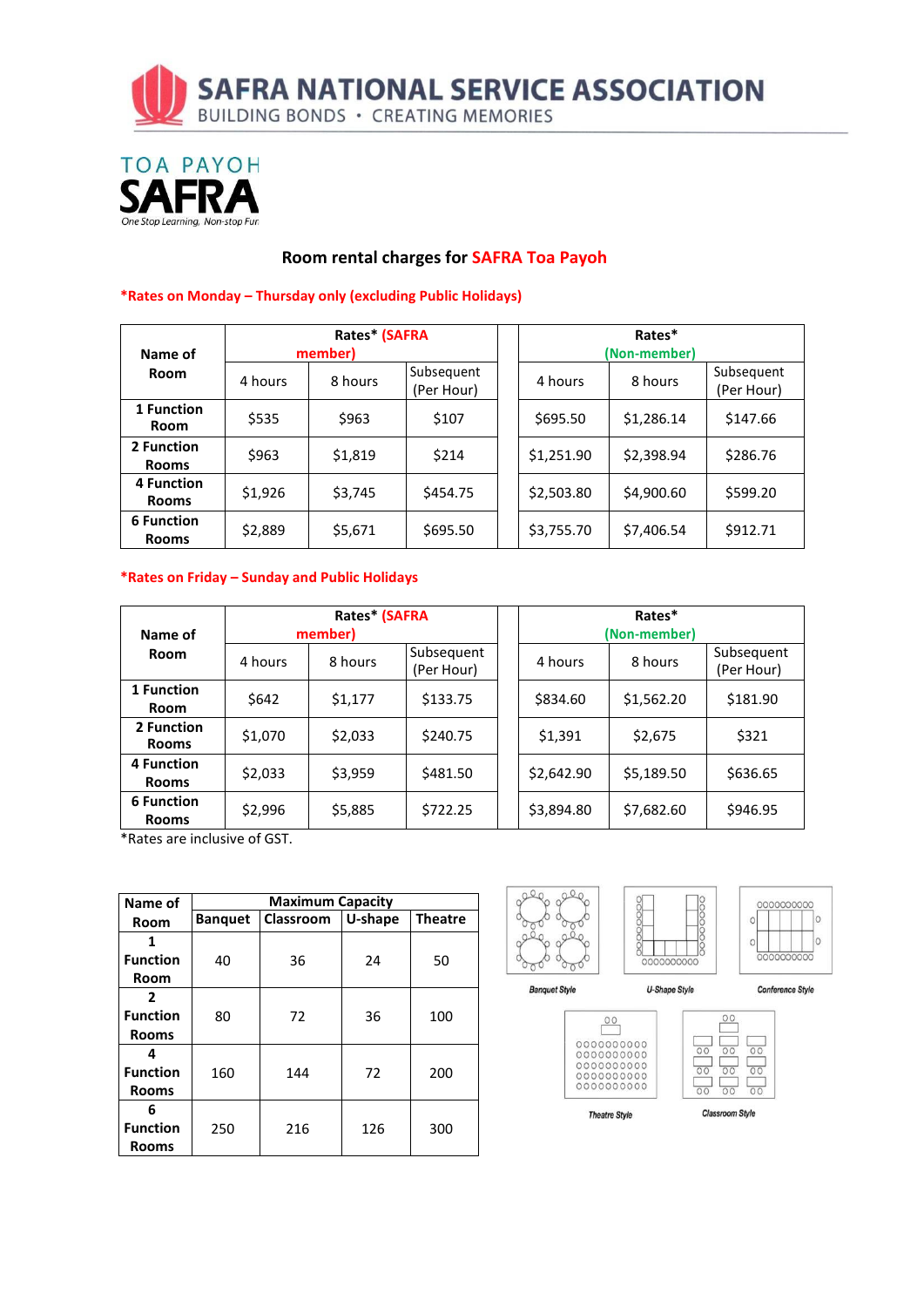All Room Rental are inclusive of:

Complimentary 1 hour for setup beforehand

Complimentary usage of One Projector & Screen (if required)

Complimentary usage of One Sound system & 2 cordless microphones (if required)

Complimentary Parking coupons for 20% of the SAFRA determined maximum capacity of the function room OR a maximum of 20 complimentary coupons, whichever is lower.

### **F&B Catering for SAFRA Toa Payoh**

**Add On** (Optional) Halal F&B Catering on top of room charges (*Minimum 30 pax*)

- Tea Break Buffet: From **\$14.98** per person
- Lunch or Dinner Buffet: From **\$22.47** per person
- Half Day Seminar Buffet (1 Tea break + 1 Lunch): From **\$33.17** per person
- Full Day Seminar Buffet (2 Tea breaks + 1 Lunch): From **\$43.87** per person

You may have the option to engage your preferred NEA licensed caterer. However, please ensure that you comply with SAFRA rules & regulations: -

- Kindly ensure that the caterer does the buffet line set-up, tear down and clearing of trash within the booking time frame.
- Please arrange with your caterer for buffet tables. We do not provide buffet tables.
- Setting up the buffet line and tables outside function rooms are strictly **not allowed**.
- No on-site cooking, food storage, preparation and portioning activities within the SAFRA premises.
- As we do not have sufficient bins at our bin centre, your caterer will need to clear the remains back at their own respective factory.
- Strictly no alcohol.

\*All prices stated are inclusive of GST and are subject to changes without prior notice.

For room availability or requests for proposals: please contact us at 6355 4570, or email us at [yeve@safra.sg.](mailto:yeve@safra.sg.)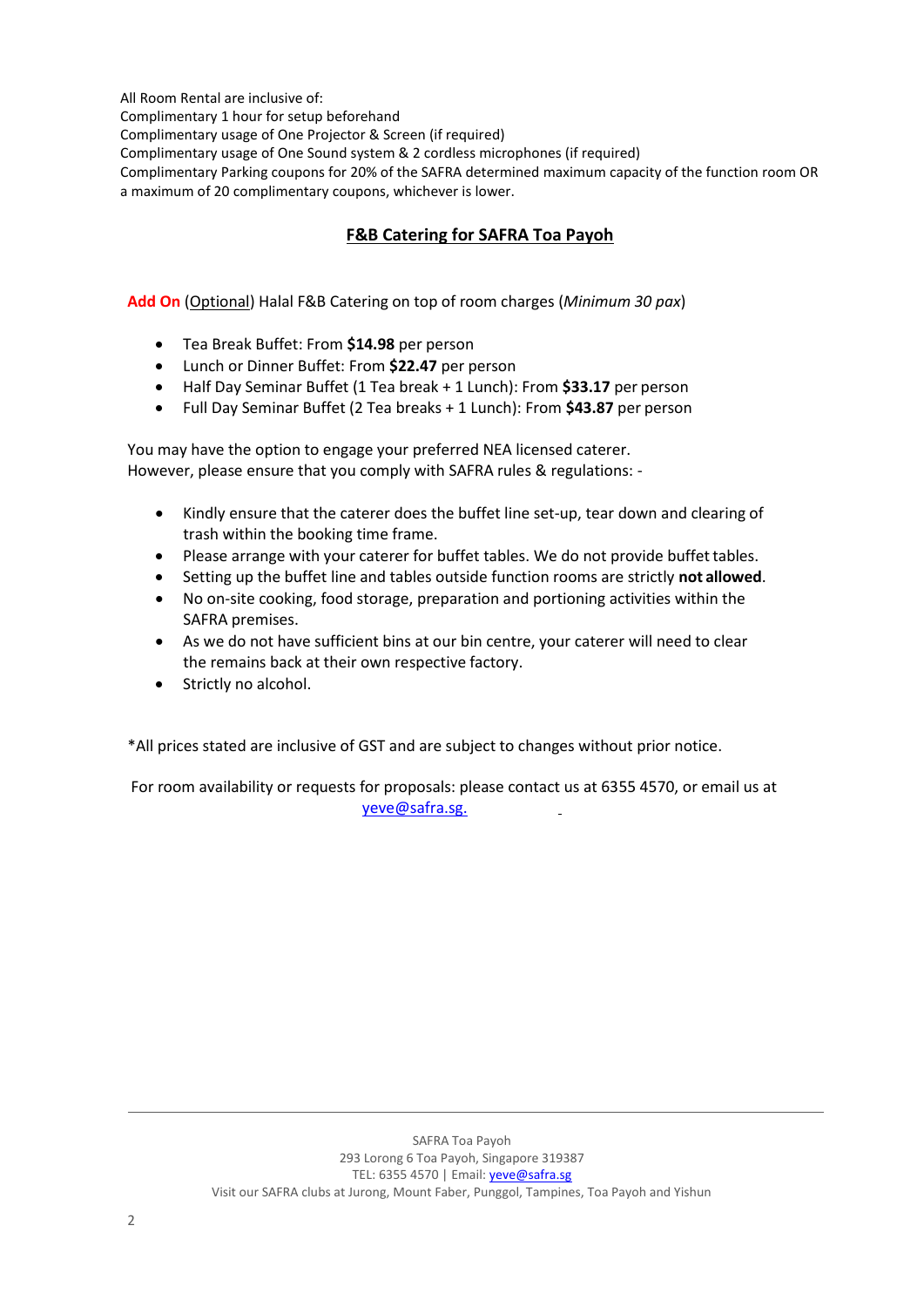# **Come explore the Natural Wonders of the World! Reef; Aurora; Everest; Paricutin; Victoria; Janeiro Bay**

1 Seminar Room @ SAFRA Toa Payoh, Level 3



**1 Seminar Room** can accommodate approximately < 50 pax.

Room Dimension: 8m x 8m

Theatre Seating: Maximum 50 pax Round Table of 10: Maximum 4 tables

2 Seminar Rooms @ SAFRA Toa Payoh, Level 3



**2 Seminar Rooms** can accommodate approximately 50 to 100 pax.

Room Dimension: 8m x 16m

Theatre Seating: Maximum 100 pax Round Table of 10: Maximum 8 tables

SAFRA Toa Payoh 293 Lorong 6 Toa Payoh, Singapore 319387 TEL: 6355 4570 | Email[: yeve@safra.sg](mailto:yeve@safra.sg) Visit our SAFRA clubs at Jurong, Mount Faber, Punggol, Tampines, Toa Payoh and Yishun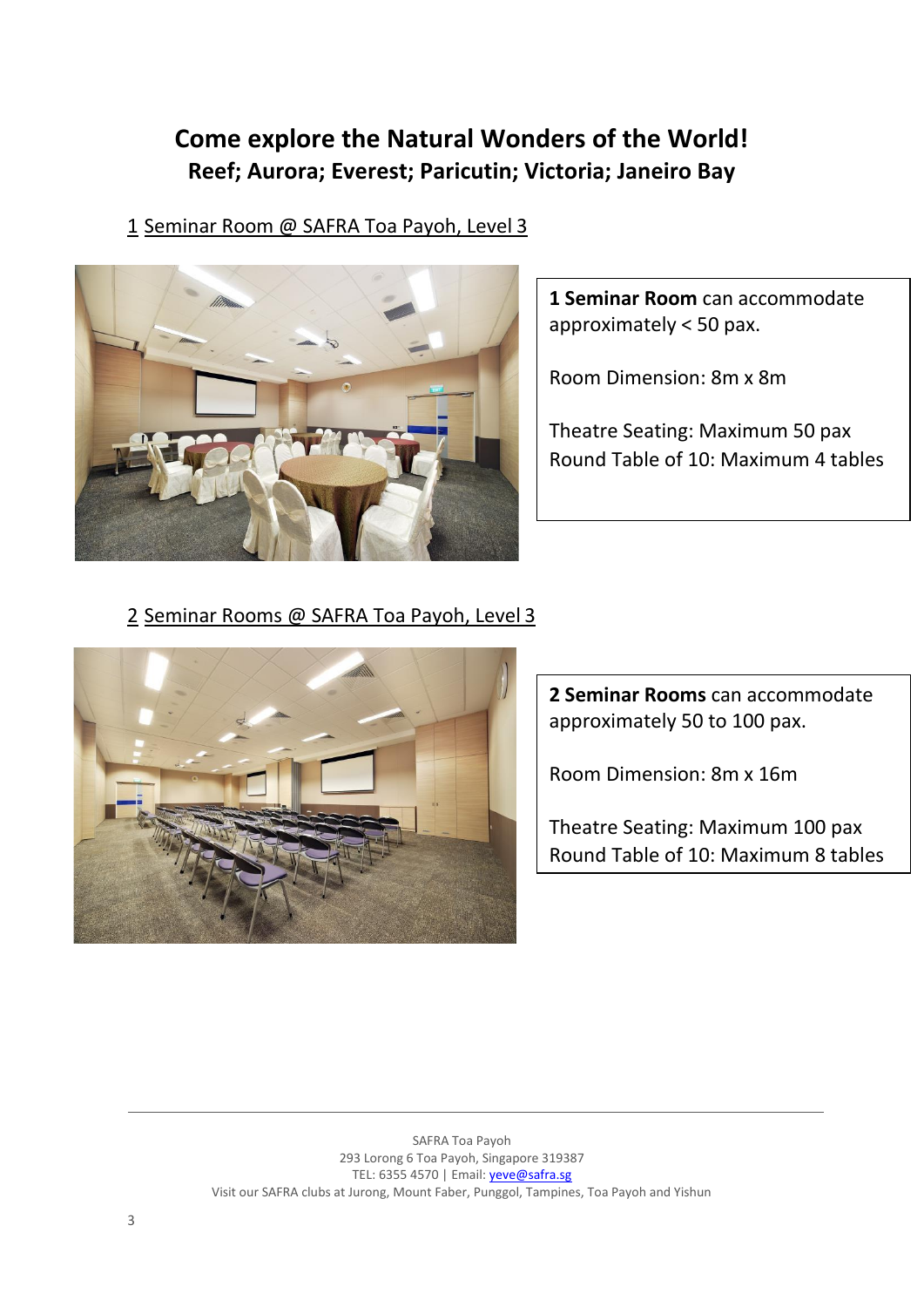## 4 Seminar Rooms @ SAFRA Toa Payoh, Level 3



**4 Seminar Rooms** can accommodate approximately 100 - 200pax.

Room Dimension: 16m x 16m

Theatre Seating: Maximum 200 pax Round Table of 10: Maximum 16 tables

## 6 Seminar Rooms @ SAFRA Toa Payoh, Level 3



**6 Seminar Rooms** can accommodate approximately 160 - 300pax.

Room Dimension: 24m x 16m

Theatre Seating: Maximum 300 pax Round Table of 10: Maximum 25 tables

For room availability or requests for proposals: Email: [yeve@safra.sg](mailto:yeve@safra.sg) Tel: 6355 4570

Rooms set up in the photos are for illustration purpose only.

SAFRA Toa Payoh 293 Lorong 6 Toa Payoh, Singapore 319387 TEL: 6355 4570 | Email[: yeve@safra.sg](mailto:yeve@safra.sg) Visit our SAFRA clubs at Jurong, Mount Faber, Punggol, Tampines, Toa Payoh and Yishun